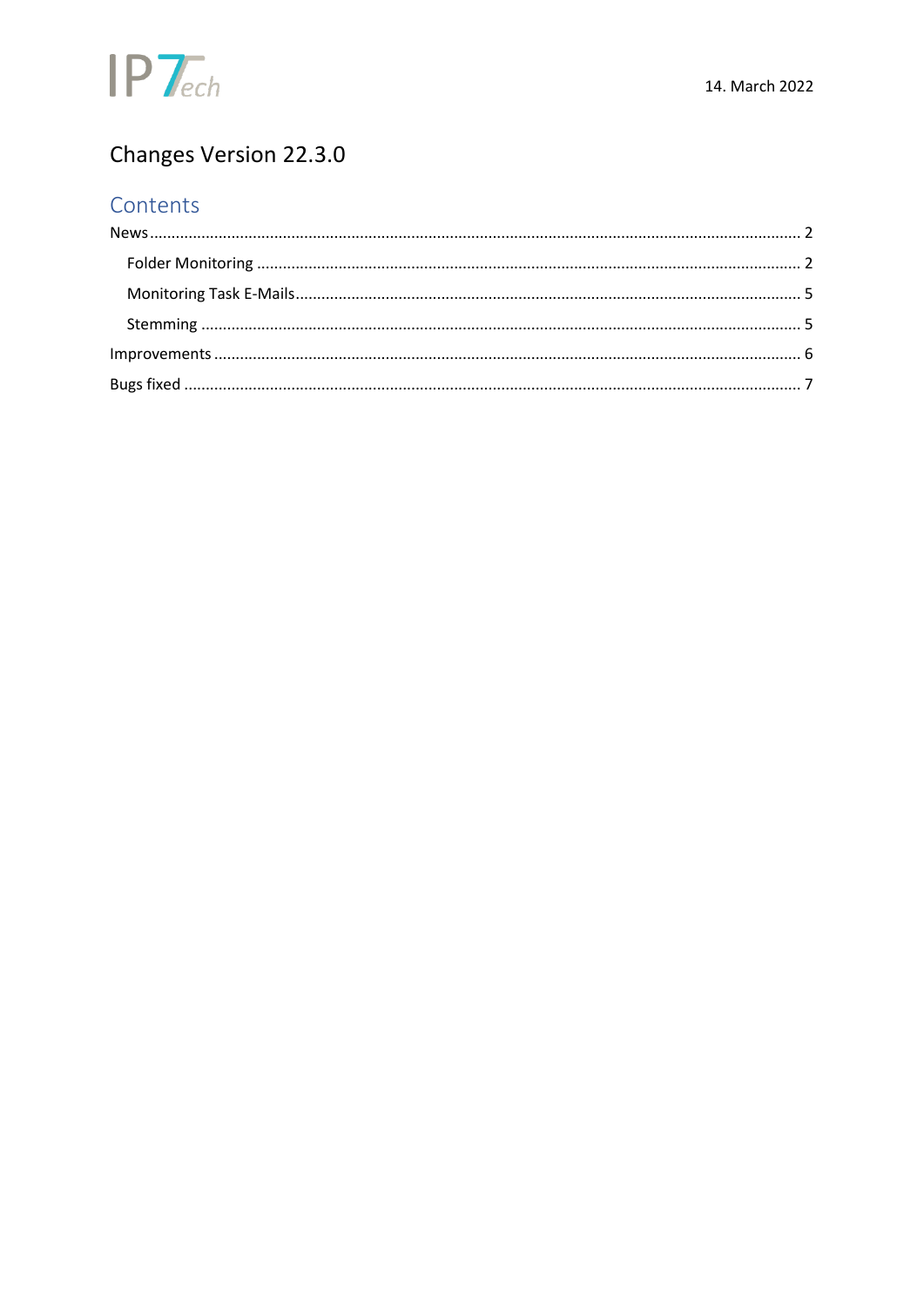

### <span id="page-1-0"></span>News

#### <span id="page-1-1"></span>Folder Monitoring

With the new feature Folder Monitoring, every user can now create tasks to monitor relevant folders for new patents. Administration permissions are not required. Similar to Monitoring Tasks, one or more folders can be monitored. Creating your own folder monitoring works as follows:

1) Go to the "Folder Monitorings" section on the left side.

| $\bullet$                 |   |                                                | IP7-Compass: Welcome Christoph Nothen (Bicycle Company) - |                                           |              |  |
|---------------------------|---|------------------------------------------------|-----------------------------------------------------------|-------------------------------------------|--------------|--|
| Startpage                 |   |                                                |                                                           |                                           |              |  |
| Dashboard<br>$\mathbf{H}$ | Œ | Your last login was on 16 March 2022 at 11:19. |                                                           |                                           |              |  |
| R<br>Research projects    |   |                                                |                                                           |                                           |              |  |
| ala Created ad hoc tasks  |   | Folder monitorings                             | ET<br>Enter a text to filter the entries                  | Å↓ Count                                  | $\checkmark$ |  |
| Folder monitorings<br>ш   |   |                                                |                                                           |                                           |              |  |
|                           |   |                                                |                                                           |                                           |              |  |
|                           |   |                                                |                                                           |                                           |              |  |
|                           |   |                                                |                                                           |                                           |              |  |
|                           |   |                                                |                                                           |                                           |              |  |
|                           |   |                                                |                                                           |                                           |              |  |
|                           |   |                                                |                                                           |                                           |              |  |
|                           |   |                                                |                                                           |                                           |              |  |
|                           |   |                                                |                                                           | $\bar{\mathbb{D}}$ + $\odot$ $\checkmark$ |              |  |
|                           |   |                                                |                                                           |                                           |              |  |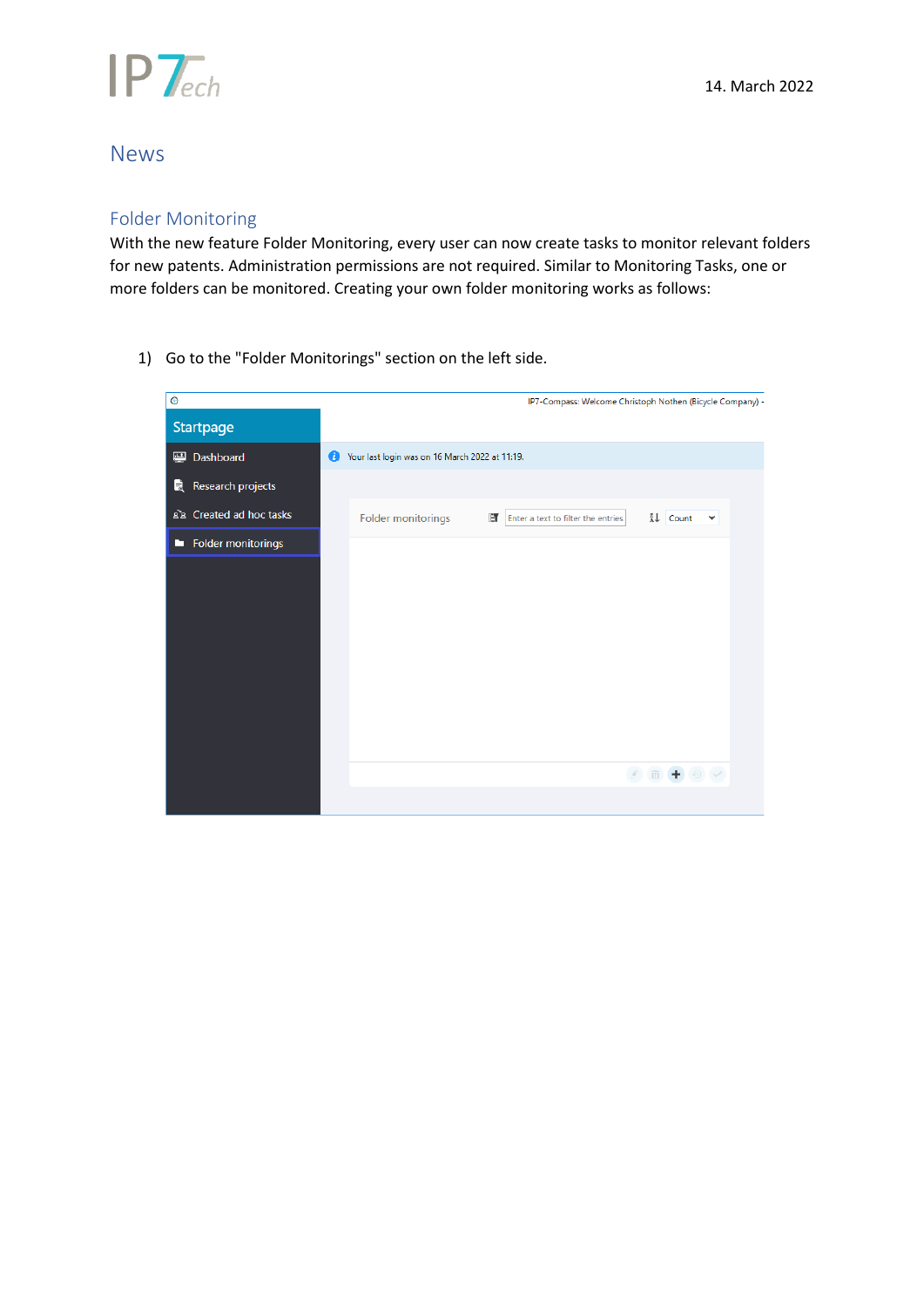

2) Create a new monitoring with the + symbol:



- 3) Fill in the corresponding fields like:
	- a. Select the relevant folders
	- b. enter a name and
	- c. save with the tick.

|                                                                                                             | Search<br>Folder name                                                                                                                                                |
|-------------------------------------------------------------------------------------------------------------|----------------------------------------------------------------------------------------------------------------------------------------------------------------------|
| View<br>$\bigcirc$ Simple $\bigcirc$ Advanced<br>Folder<br>Name<br>Enter a name<br>b<br>E-mail notification | Bicycle Company (145499)<br>◢<br>С<br>AutoSearchTest DbCheck (273998)<br>D<br>Bike (5747)<br>◢<br>ΓE<br>Observation (12)<br>m<br>brake (5435)<br>Þ<br>r'n<br>rn<br>◢ |
| Weekly                                                                                                      | frame (1)<br>a)<br>0) 3 V 01 Aluminium frame (0)<br>02 Carbon frame (1)<br>ħ<br>$\Box$ gear shift (344)<br>rig<br>suspension (52)<br>m<br>wheel (305)<br>Þ<br>rn     |
|                                                                                                             | m<br>fishing (82)<br>Þ                                                                                                                                               |

4) Then you obtain a new task that initially displays all the patents in the folder and expands dynamically as new patents are added. Among the advanced options, a highlighting scheme can also be added, the priority can be changed or the base can be changed.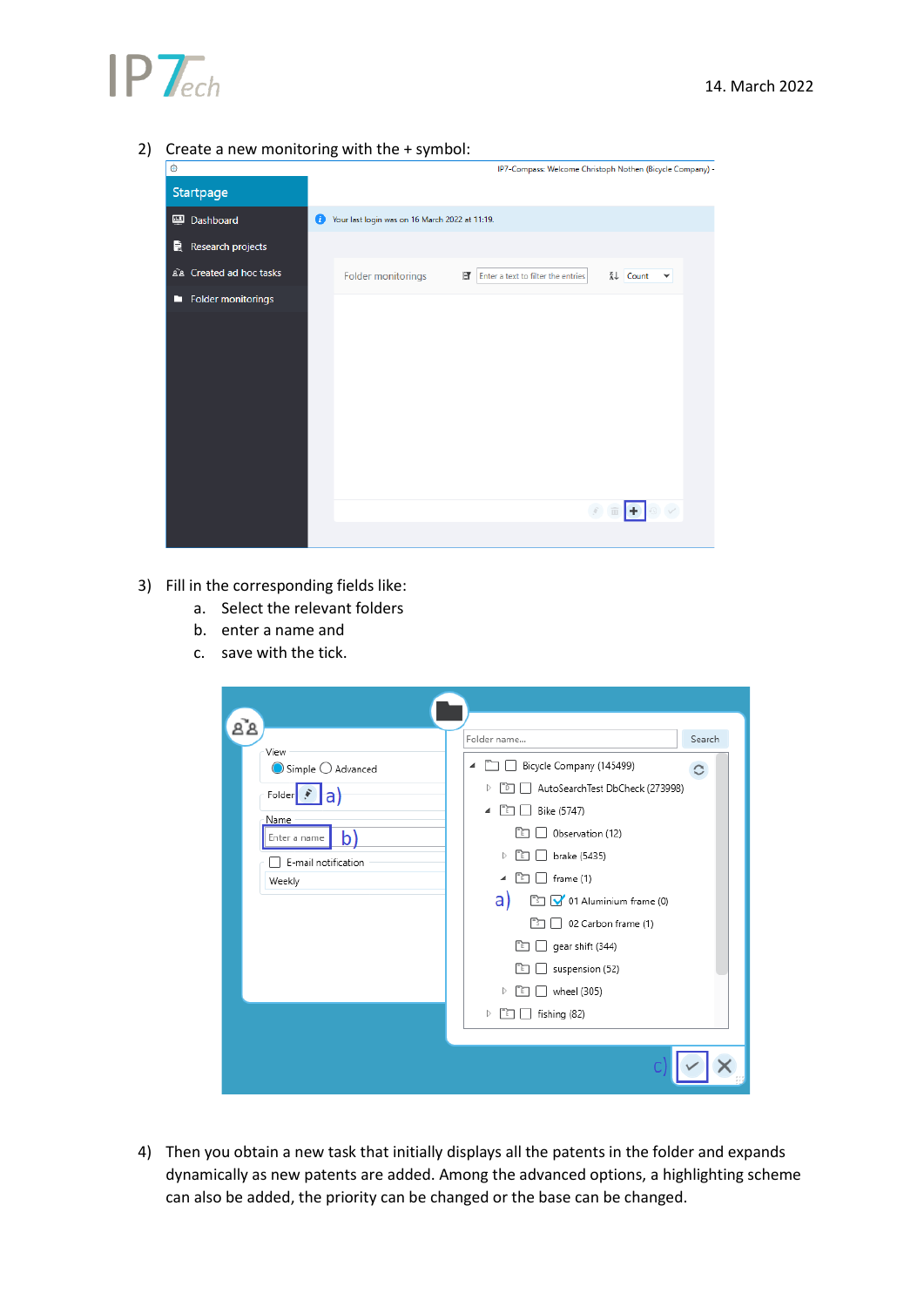

#### The Folder Monitorings are also displayed within the Tasks menu.

| $\circ$                        | IP7-Compass: Welcome Christoph Nothen (Bicycle Company) - default - Advanced |            |                                                                     |            |  |  |  |  |  |  |
|--------------------------------|------------------------------------------------------------------------------|------------|---------------------------------------------------------------------|------------|--|--|--|--|--|--|
| Startpage                      | <b><i><math>♦</math></i></b> Previous page                                   |            |                                                                     |            |  |  |  |  |  |  |
| $\mathbb{R}$<br>Dashboard      |                                                                              |            |                                                                     |            |  |  |  |  |  |  |
| H<br>Research projects         | Recent projects                                                              |            | Monitorings                                                         | o          |  |  |  |  |  |  |
| as Created ad hoc tasks        | default                                                                      |            | Aluminium frame                                                     |            |  |  |  |  |  |  |
| <b>Folder monitorings</b><br>œ | Not relevant 96 Finished 868                                                 | $\odot$    | New 4 Not relevant 0 Finished 0                                     | $\bigodot$ |  |  |  |  |  |  |
|                                | bike and battery (i)<br>Not relevant 66 Finished 113                         | $\bigcirc$ | Bike Disc Brakes (i)<br>ᅮ<br>New 233 Not relevant 6983 Finished 976 | $\Omega$   |  |  |  |  |  |  |
|                                |                                                                              |            |                                                                     |            |  |  |  |  |  |  |
|                                |                                                                              |            |                                                                     |            |  |  |  |  |  |  |

The symbol in front of the task title indicates whether it is a self-created "Folder Monitoring" and or

a Monitoring Task  $\Box$ .

Note: If there are already many patents in the folders to be monitored and only newly added ones should be monitored, the patents in the "Folder Monitoring" must initially be set to finished. To do this, please proceed as follows:

Open the "Folder Monitoring" and display the new patents (click on the number of new patents):

| $\bullet$                      |                                                      |                                | IP7-Compass: Welcome Christoph Nothen (Bicycle Company) - default - Advanced |           |  |  |  |
|--------------------------------|------------------------------------------------------|--------------------------------|------------------------------------------------------------------------------|-----------|--|--|--|
| Startpage                      | <b><i>∜</i></b> Previous page                        |                                |                                                                              |           |  |  |  |
| <b>Dashboard</b>               |                                                      |                                |                                                                              |           |  |  |  |
| H<br>Research projects         | Recent projects                                      |                                | <b>Monitorings</b><br>o<br>$\checkmark$                                      |           |  |  |  |
| as Created ad hoc tasks        | default                                              |                                | <b>Aluminium frame</b>                                                       |           |  |  |  |
| <b>Folder monitorings</b><br>П | Not relevant 96 Finished 868                         | $\odot$                        | New $\frac{4}{5}$ Not relevant $\frac{0}{5}$ Finished $\frac{0}{5}$          | $\odot$   |  |  |  |
|                                | bike and battery (i)<br>Not relevant 66 Finished 113 | $\textcircled{\scriptsize{1}}$ | Bike Disc Brakes (i)<br>ᅲ<br>New 233 Not relevant 6983 Finished 976          | $\bullet$ |  |  |  |

Now mark all patents as "finished":

| $\bullet$         |                                                |                                                           |                                                       |                       |                 |                                |              |                         |                            |        |                                           | IP7-Compass: Welcome Christoph Nothen (Bicycle Company) - Aluminium frame - Advanced |
|-------------------|------------------------------------------------|-----------------------------------------------------------|-------------------------------------------------------|-----------------------|-----------------|--------------------------------|--------------|-------------------------|----------------------------|--------|-------------------------------------------|--------------------------------------------------------------------------------------|
| Dashboard         | <b>Result list</b>                             | Detail view                                               | Search                                                | Graphical analysis    |                 | View                           | Management   | $? - Help$              |                            |        |                                           |                                                                                      |
| ዎ                 | CC Docno KD                                    | <b>■</b> Save<br>= Manage                                 | <sup>6</sup> Export <del>-</del><br><b>∆</b> Import • | 66                    | é               | ⊛                              | 냃            | 꿈                       | <u>ab/</u>                 | Ħ      | F<br>∼                                    | Default *                                                                            |
| Search<br>$\cdot$ | # Search                                       |                                                           |                                                       | <b>Citations</b><br>۰ | Set<br>status - | <b>Show similar</b><br>patents | Key          | Family<br>terms - chart | Highlighting               | Filter | Detail Get pdf patent<br>document<br>view | Ascending<br>$\mathbf{I}$                                                            |
| New               | Number search                                  | Management                                                |                                                       |                       | ଷ               | Reset status                   |              |                         | Highlighting               | Filter | <b>Details</b>                            | Sort                                                                                 |
| ₹                 |                                                |                                                           |                                                       |                       |                 | Set not relevant $\models$     |              |                         |                            |        |                                           |                                                                                      |
|                   | $\widehat{\triangleright}$ $\Xi$ Result list X |                                                           |                                                       |                       | ✓               | Set finished                   | ÷.           | Selection               |                            |        |                                           |                                                                                      |
| Side-Bar          | EP 0583221 A1 [x]                              | A PDF (14/07/1993, 16/02/1994, Not available, 08/08/1995) |                                                       |                       |                 |                                | E<br>$\circ$ | Whole result            | All entries without status |        |                                           |                                                                                      |
|                   | Fahrradrahmen.                                 |                                                           |                                                       |                       |                 |                                |              |                         |                            |        |                                           |                                                                                      |

Now you will only be notified when new patents are added to the monitored folders.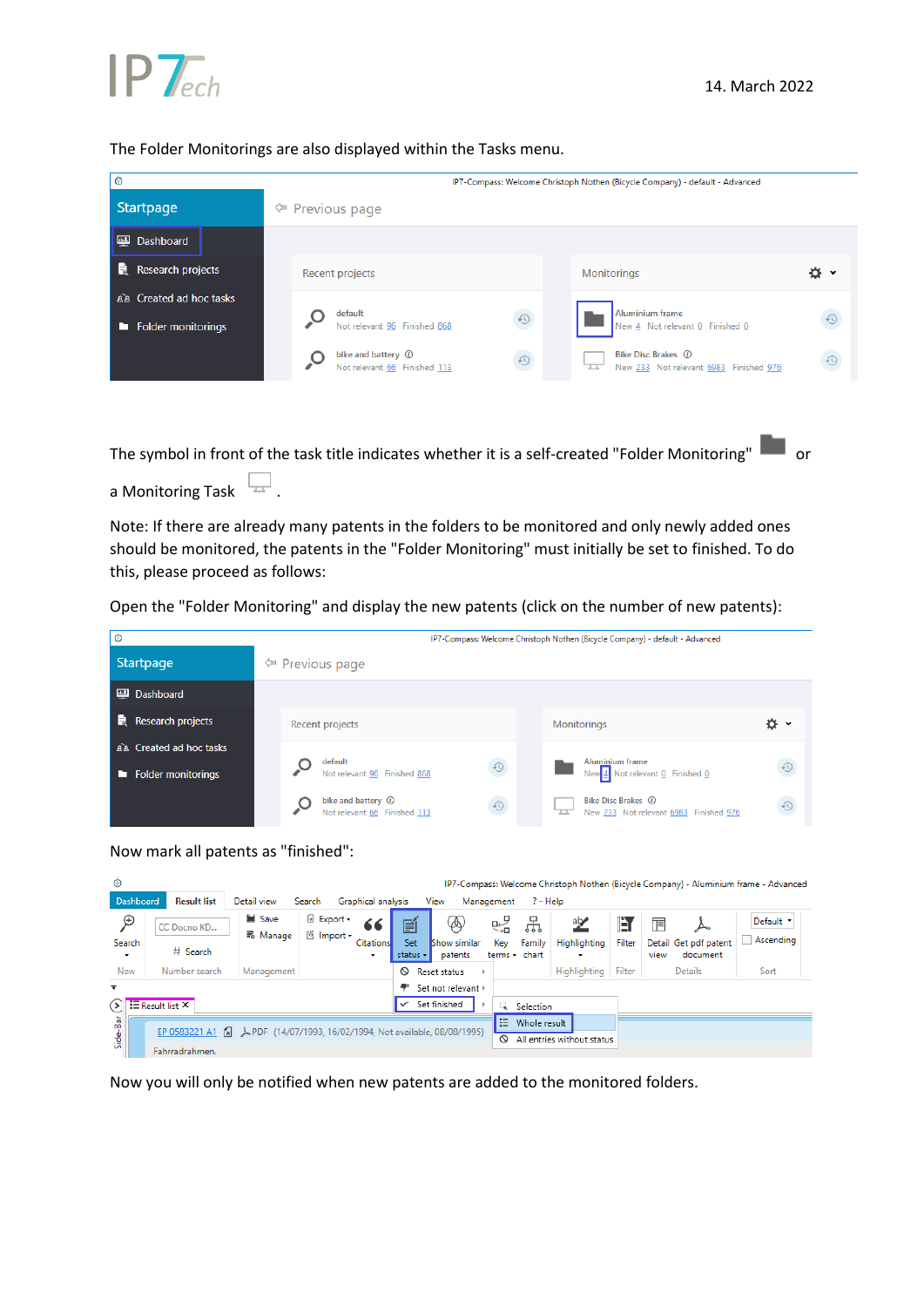

# $IP$   $\tau$ <sub>ech</sub>

#### <span id="page-4-0"></span>Monitoring Task E-Mails

Weekly e-mail notifications can be set for monitoring tasks.

Up to now, it was checked if 7 days have passed since the last e-mail and if there are new patents in the monitoring. Then an e-mail was sent again.

Now the mails are sent according to a new logic per calendar week.

Friday/Saturday/Sunday weekly email notifications are generally no longer sent.

This means that in many cases the email will reach the users on Monday.

Especially if new patents are assigned to folders exclusively by auto. search.

#### <span id="page-4-1"></span>Stemming

In the full text search there is now a new option "Stemming".

Once this option is selected, the search terms will also find terms from the same root. The "base form" of the term will be searched and found.

For example, a search for: brake

will also find the following terms with stemming: brakes, braking, braker, braked, ...

|                                                                                           | Text Fulltext search<br>$\mathbf{I}_{\mathbf{v}}$<br>$\checkmark$                                                     | $\circ$<br>$-$<br>$\mathcal{L}_{\mathcal{F}}$ |
|-------------------------------------------------------------------------------------------|-----------------------------------------------------------------------------------------------------------------------|-----------------------------------------------|
| <b>V</b> Title<br>Abstract<br><b>V</b> Claims<br>Description<br>Machine translations<br>M | $\bigcirc$ Extended family $\bigcirc$ Strict family $\bigcirc$ Application $\bigcirc$ Document<br>1 bicycle and brake | Show number of hits                           |
| Stemming                                                                                  |                                                                                                                       |                                               |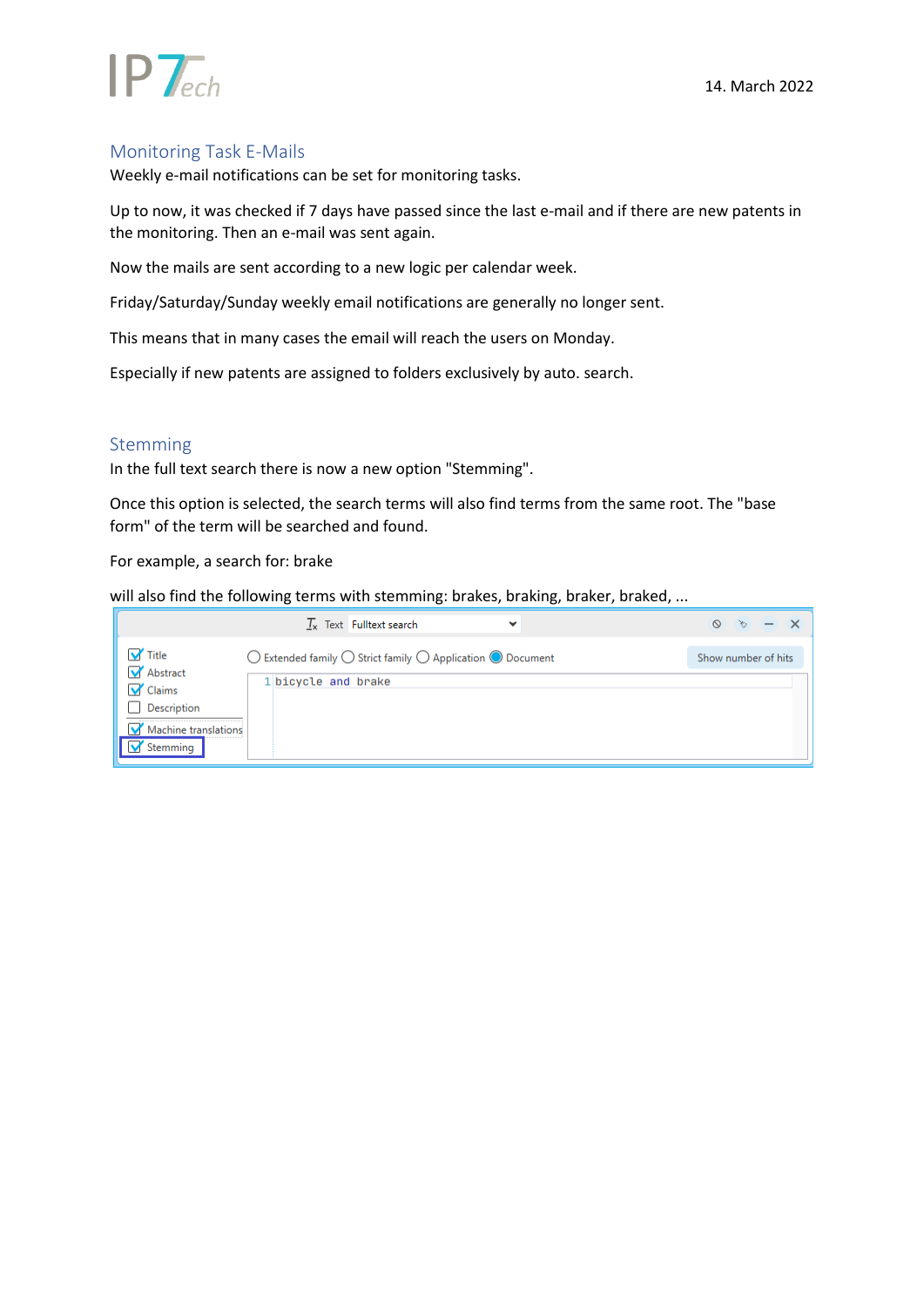# $IP$   $\tau$

### <span id="page-5-0"></span>Improvements

- Open tabs are now numbered in addition to being color-coded.

| Search 1 |                                   | $\exists$ Result list $1 \cup P$ Search $2 \cup \exists$ Result list 2 X |                                                                                               |
|----------|-----------------------------------|--------------------------------------------------------------------------|-----------------------------------------------------------------------------------------------|
|          |                                   |                                                                          | <b>EXECUTE:</b> DE 69835113 T2 <b>R</b> APDF (24/04/1998, 03/05/2007, 10/08/2006, 24/04/2018) |
|          | Fahrradschalter und Gehäuse dafür |                                                                          |                                                                                               |

- F-Terms are now displayed in the detail view.

| $\frac{1}{2}$ P 3717076 B2 $\frac{1}{2}$ APDF (11/03/2003, 30/09/2004, 16/11/2005, 11/03/2023)<br>MATSUSHITA ELECTRIC IND CO LTD No data available |         |        |        |           |                                                            |            |                  |                                                                        |                                        |                              |                            |              |
|----------------------------------------------------------------------------------------------------------------------------------------------------|---------|--------|--------|-----------|------------------------------------------------------------|------------|------------------|------------------------------------------------------------------------|----------------------------------------|------------------------------|----------------------------|--------------|
|                                                                                                                                                    |         |        |        |           | Shift control device for motorcycles [Machine translation] |            |                  |                                                                        |                                        |                              |                            |              |
| $(\mathbf{\langle}$                                                                                                                                | Image X |        | Mosaic | Key terms |                                                            | $\equiv$   |                  | $\mathbb{B}$ Biblio. info. $\times$ $\mathbb{I}_{x}$ Abstract / Claims | $\mathcal{T}_{\mathsf{x}}$ Description | Document links               | <b>M</b> Additional Fields |              |
| Key-Terms                                                                                                                                          |         |        |        |           |                                                            |            | Priority:        |                                                                        |                                        |                              |                            |              |
|                                                                                                                                                    |         | E DE13 |        | (13)      | 0001                                                       | (輸出用支援制御装置 | Published:       | 30/09/2004 JP 2004268854 A<br>16/11/2005 JP 3717076 B2                 | $^{\circ}$<br>$\mathcal{F}$            | 11/03/2003 JP 2003065702 A C |                            |              |
| Figures                                                                                                                                            |         |        |        |           |                                                            |            | Applicant (2)    | MATSUSHITA ELECTRIC IND CO LTI V                                       |                                        |                              |                            |              |
|                                                                                                                                                    |         |        |        |           |                                                            |            | <b>IPC</b>       | 8E > B62M 6/45 B62M 6/55 B62M 9/122 B62M 9/123 B62M 23/02              |                                        |                              |                            |              |
|                                                                                                                                                    |         |        |        |           |                                                            |            | CPC.             | 2S - B62M 9/122 B62M 25/08                                             |                                        |                              |                            | $\checkmark$ |
|                                                                                                                                                    |         |        |        |           |                                                            |            | F-Terms          | 5D - 3J050/AA08 3J050/AB02 3J050/BA13 3J050/BB04 3J050/DA04            |                                        |                              |                            | ⌒            |
|                                                                                                                                                    |         |        |        |           |                                                            |            | P D 3J050/AA08   |                                                                        |                                        |                              |                            |              |
|                                                                                                                                                    |         |        |        |           |                                                            |            | P D 3J050/AB02   |                                                                        |                                        |                              |                            |              |
|                                                                                                                                                    |         |        |        |           |                                                            |            | $P$ D 3J050/BA13 |                                                                        |                                        |                              |                            |              |
|                                                                                                                                                    |         |        |        |           |                                                            |            | D 3J050/BB04     |                                                                        |                                        |                              |                            |              |
|                                                                                                                                                    |         | 1001   |        |           | [1341]                                                     |            | P D 3J050/DA04   |                                                                        |                                        |                              |                            |              |
|                                                                                                                                                    |         |        |        |           | <b>Bishki Charles</b><br>$-18 - 18$                        |            | Fwd. Cit.        | APP:<br>EXA:                                                           | <b>SEA: 16</b>                         |                              |                            |              |

- The view for IPC/CPC classes has been revised.
- The dashboard is not completely reloaded every time it is opened. This is to prevent long loading times when switching back to the dashboard. This only affects users with a lot of monitoring and/or ad hoc tasks. To update the dashboard manually, there is a corresponding button:

| $\circ$      | IP7-Compass: Welcome Robert Paulson (Bicycle Company) - default - Light |                               |  |                            |            |  |  |                                                            |  |                                |         |
|--------------|-------------------------------------------------------------------------|-------------------------------|--|----------------------------|------------|--|--|------------------------------------------------------------|--|--------------------------------|---------|
|              | Startpage                                                               | <b><i>∜</i></b> Previous page |  |                            |            |  |  |                                                            |  |                                | C<br>?  |
| $\mathbf{a}$ | Dashboard                                                               |                               |  |                            |            |  |  |                                                            |  |                                | Refresh |
| Ħ            | Research projects                                                       |                               |  | Recent projects            |            |  |  | <b>Monitorings</b>                                         |  | ¤۰                             |         |
|              | as Created ad hoc tasks                                                 |                               |  | default                    |            |  |  | Bike Disc Brakes (i)                                       |  |                                |         |
| ш            | <b>Folder monitorings</b>                                               |                               |  | Not relevant 2 Finished 12 | $\bigcirc$ |  |  | New 7372 Not relevant 25 Finished 54                       |  | $\curvearrowleft$              |         |
|              |                                                                         |                               |  |                            |            |  |  | <b>Bike gear shift</b><br>New 59 Not relevant 4 Finished 4 |  | $\textcircled{\scriptsize{1}}$ |         |

- In the Dashboard, the Ad Hoc Tasks column now has the same sorting options as the Monitoring column.

| <b>Monitorings</b>                                             |     | My ad hoc tasks |  |                                 |                     |                                       |  |  |
|----------------------------------------------------------------|-----|-----------------|--|---------------------------------|---------------------|---------------------------------------|--|--|
|                                                                |     |                 |  |                                 | ET                  | Enter a text to filter the entries    |  |  |
| Bike Disc Brakes (i)<br>New 225 Not relevant 6982 Finished 975 | FL) |                 |  | ToDo (i)<br>New 39 Not relevant | $\frac{z}{\Lambda}$ | Priority                              |  |  |
|                                                                |     |                 |  | Finished 64 All                 |                     | Hide ad hoc tasks without new entries |  |  |
| <b>Bike gear shift</b><br>New 59 Not relevant 4 Finished 4     |     |                 |  |                                 |                     |                                       |  |  |